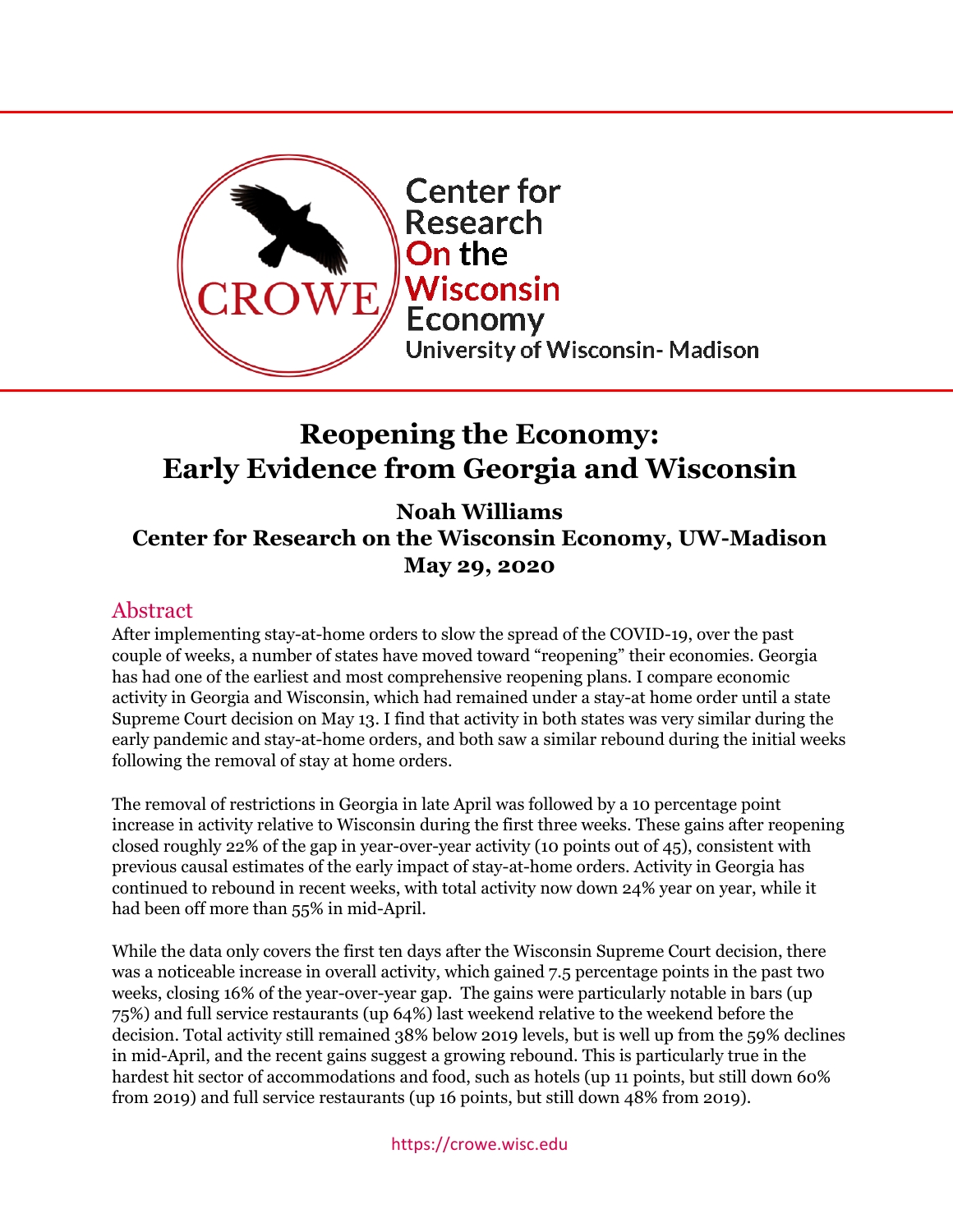# **Overview**

The COVID-19 pandemic is leading to unprecedented social and economic disruptions around the globe. The economies in many locations have ground to a halt, as social distancing measures to slow the spread of the virus have increasingly led to businesses being shut down and workers ordered to shelter in place. By early April, 42 of the 50 states in the US had imposed statewide "stay-at-home" orders to slow the spread of the virus and mitigate its impact, and many of the remaining states had similar orders in some localities.

However over the past couple of weeks, a number of states have moved toward "reopening" their economies. One of the earliest and most comprehensive reopening plans came in Georgia. On April 24, 2020 the state allowed gyms, salons, and tattoo parlors to open, followed on April 27 by restaurants, dining rooms, and movie theaters. Finally on May 1 the stay-at-home order expired, and all businesses in the state were allowed to reopen, with particular health and safety guidelines.

By contrast, Wisconsin had remained under a statewide stay-at-home order since March 25, until the order was invalidated by the state Supreme Court on May 13. However while the order remained in place, there was some loosening of restrictions in late April and early May, first allowing more retail transaction with curbside pickups, later allowing small retail businesses to open with severe capacity restrictions of 5 customers at a time. With the state order struck down, control reverted to the local level. While most counties removed restrictions, a few counties (Milwaukee and Dane, in particular) initially continued to follow most, if not all, of the provisions of the original state order, before recently relaxing more restrictions.

In this brief I compare economic activity in the two states, using a new data source of foot-traffic in commercial locations. I focus on year-over-year same-location changes in each state, and find that the experience of both states was very similar during the initial phase of the pandemic. In particular, both states had a drop of roughly 55% in overall activity during the last two weeks of March 2020 compared to 2019, which fell further to a roughly 60% decline during the week of April 12-18, the low point in both states.

Activity has recovered in both states since that point, but Georgia has seen more of a rebound. In particular, starting around April 24 when the first reopening orders were implemented in Georgia, a gap opened between the states and has grown over time. By May 9, total activity in Wisconsin was down roughly 45%, but 35% in Georgia. That is, while activity had rebounded by about 15 percentage points in Wisconsin, it had grown an additional 10 percentage points in Georgia. The gap increased slightly during the following week, which also saw a slight increase in activity in Wisconsin following the state Supreme Court case invalidating the stay at home order.

While still early, the data following the removal of the stay at home order in Wisconsin shows a similar rebound. In particular, overall activity has recovered 16% of its yearover-year gap, and activity at bars and restaurants surged relative to their depressed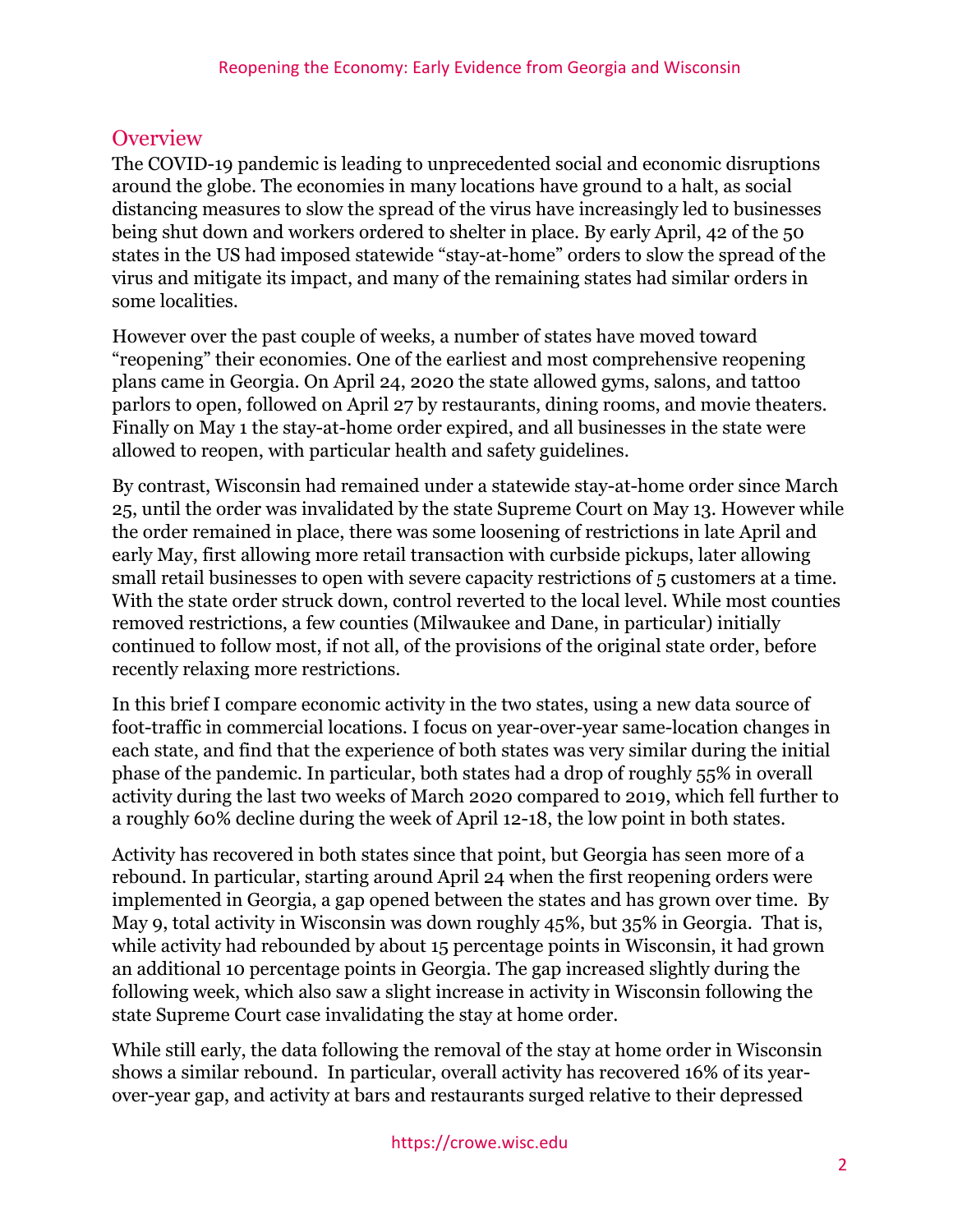April levels in the two weekends after the order was invalidated. Moreover, while Georgia had continued to see a recovery in activity, Wisconsin has closed some of the gap over the past week.

Importantly, these comparisons are only suggestive, and are not causal estimates of the impact of removing stay-at-home orders. Interestingly, the magnitude of the differences do agree with the causal estimates of [Guo \(2020\),](https://crowe.wisc.edu/wp-content/uploads/sites/313/2020/04/StayAtHome.pdf) who uses similar mobility data from cellphones and finds that roughly 20% of the decline in activity in Wisconsin was due to the stay-at-home order during the first weeks of its implementation. The comparison here suggests that, by removing their order, Georgia saw a gain of 22% (10 points out of 45) in activity compared to Wisconsin during the first three weeks. Wisconsin has seen a similar rebound of 16% in the first ten days after its order was removed.

The relative gains in Georgia have been slightly stronger in some of the industries that have been most affected by the pandemic, and those which were particularly singled out in the reopening orders. The accommodations and food sector has been the most affected, and saw the largest job loss of 47% nationwide and 57% in Wisconsin. By May 9, activity in this sector was still down 40.6% in Georgia, but down 54% in Wisconsin, a 13 percentage point gain. In addition, until the Supreme Court decision gyms in Wisconsin had remained closed and full-service restaurants have been relegated to take-out and delivery. But the reopening of these industries in Georgia meant a 12 percentage point relative increase in activity. With the recent reopening in Wisconsin, full service restaurants and bars have seen strong relative gains. Movie theaters, which were allowed to reopen, have generally chosen not to, and thus have seen little or no improvement.

## Data Source

The data in this brief was provided by SafeGraph, a data company that aggregates anonymized location data from numerous applications in order to provide insights about physical places. To enhance privacy, SafeGraph excludes census block group information if fewer than five devices visited an establishment in a month from a given census block group. In particular, I use the SafeGraph Patterns dataset, which measures foot-traffic patterns to 3.6 million commercial points-of-interest from over 45 million mobile devices in the United States. The population sample is a panel of opt-in, anonymized smartphone devices, and is well balanced across USA demographics and geographies. In addition to the individual data being anonymized, SafeGraph only reports certain place traffic and data aggregations. The patterns data describe how many people visit a location, how long they stay, where they came from, where else they go, and more. This data provides incredible detail on the activity of a sample of roughly 10% of the US population. I focus on the states of Wisconsin and Georgia.

SafeGraph provides daily observations on an evolving panel of locations that include at least 5 visits from the sample of devices. The data is typically released monthly, but has been released weekly starting in March 2020 (which also includes hourly data). The most recent release covers foot traffic through May 24, 2020. To deal with changes in the panel over time, I focus only on same-location changes in foot traffic. That is, I analyze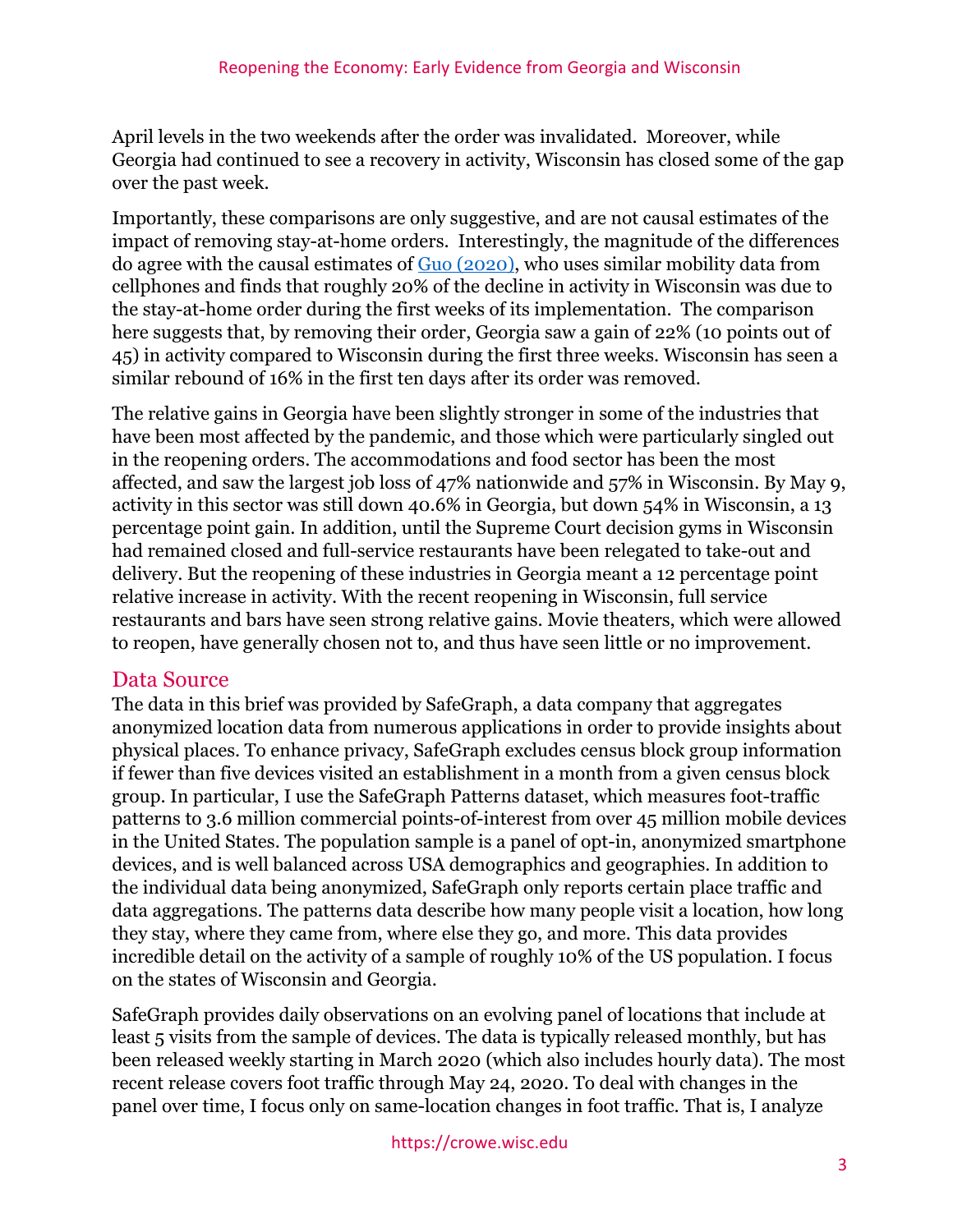

Figure 1: Relative same-location visits for all locations and select industries in Wisconsin and Georgia during 2020 vs. the same period in 2019.

traffic at locations on dates in 2020 compared to the same date (or actually day-of-week to deal with weekly seasonals) in 2019. While this approach does have limits, in not considering entry and exit, it allows for a clear comparison of same-location changes in traffic, eliminating changes due to the sample makeup. As discussed below, I also break out the results into broad industries (using two-digit NAICS codes) as well as finer industries (five digit NAICS codes).

Since I focus on overall activity, I use foot traffic measured as visits per day per location. While this measure is clearly correlated with sales, especially for retail locations, it is also clearly imperfect. The number of visits does not capture changes in the ratio of visitors to buyers or changes in sales per buyer. Moreover, as noted above, many stores and restaurants have increased their delivery business during the COVID-19 pandemic and these delivery transactions are missed, although takeout orders for pickup would still be captured. As I showed in [other work,](https://crowe.wisc.edu/wp-content/uploads/sites/313/2020/04/consumption.pdf) consumers have shifted substantially toward online purchases, and are also buying more on each of their less frequent visits to stores. The foot traffic in this brief thus is best as a measure of in-store transactions, which is only part of sales. But especially for the question of reopening addressed here, focusing on gains in in-store transactions is appropriate.

# Changes in Economic Activity

As a baseline measure of the changes in economic activity due to COVID-19, I look at the aggregated daily number of visits at locations in Georgia and Wisconsin beginning in March 2020. Because of the strong day-of-week effects, the data are aligned starting with the first Sunday in March  $\left(\frac{3}{3}\right)$  (1/20). For simplicity I refer to the 2020 date in what follows. I focus on relative visits, defined as the ratio of same-location visits per day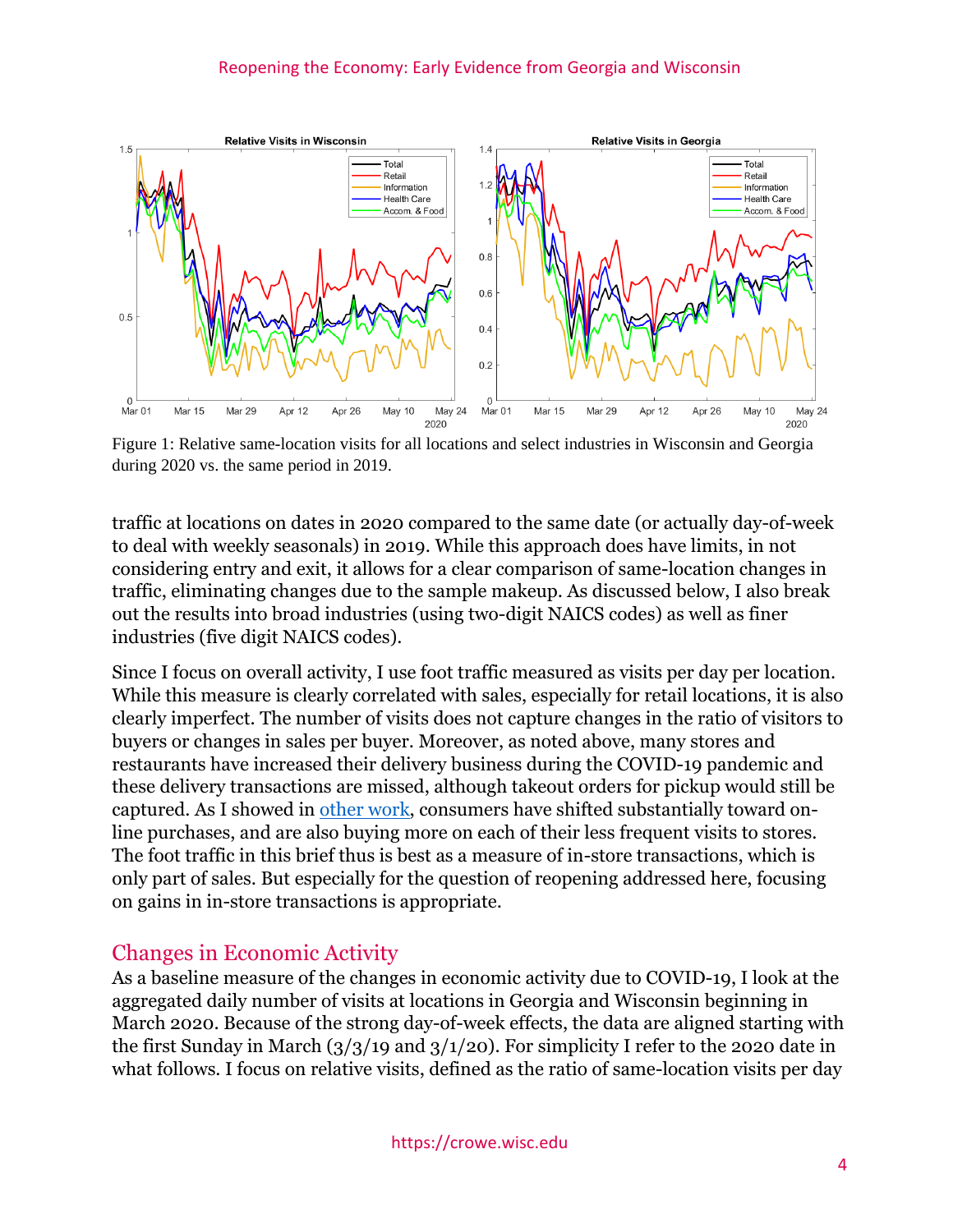| <b>NAICS Code</b> | <b>Industry Title</b>                    | Change<br>$4/12 - 4/18$ |         | Change<br>$5/3 - 5/9$ |         | Change<br>$5/17 - 5/24$ |         |
|-------------------|------------------------------------------|-------------------------|---------|-----------------------|---------|-------------------------|---------|
|                   |                                          | WI                      | GА      | WI                    | GΑ      | WI                      | GA      |
|                   | All Locations                            | $-59.1$                 | $-55.5$ | $-45.5$               | $-35.2$ | $-38.0$                 | $-24.4$ |
| $31 - 33$         | Manufacturing                            | $-62.3$                 | $-64.0$ | $-61.5$               | $-44.2$ | $-53.9$                 | $-30.9$ |
| 42                | <b>Wholesale Trade</b>                   | $-54.0$                 | $-47.1$ | $-29.1$               | $-14.4$ | $-19.6$                 | $-8.2$  |
| 44-45             | <b>Retail Trade</b>                      | $-44.1$                 | $-39.9$ | $-24.2$               | $-16.1$ | $-22.6$                 | $-7.7$  |
| 445110            | Supermarkets & Grocery Stores            | $-32.2$                 | $-27.3$ | $-11.1$               | $-7.1$  | $-9.4$                  | $-3.7$  |
| 48-49             | <b>Transportation and Warehousing</b>    | $-59.7$                 | $-48.6$ | $-33.8$               | $-31.4$ | $-32.0$                 | $-27.6$ |
| 51                | Information                              | $-78.6$                 | $-81.4$ | $-73.3$               | $-73.8$ | $-65.5$                 | $-67.6$ |
| 52                | Finance and Insurance                    | -44.7                   | $-40.8$ | $-28.7$               | $-21.6$ | $-22.6$                 | $-14.2$ |
| 53                | Real Estate Rental and Leasing           | $-58.7$                 | $-56.9$ | $-43.0$               | $-35.7$ | $-32.0$                 | $-24.4$ |
| 61                | <b>Educational Services</b>              | $-89.0$                 | $-92.1$ | -84.7                 | $-86.6$ | $-79.7$                 | $-74.4$ |
| 62                | <b>Health Care and Social Assistance</b> | $-60.9$                 | $-58.8$ | $-45.7$               | $-35.1$ | $-37.1$                 | $-22.7$ |
| 71                | Arts, Entertainment, & Recreation        | $-72.4$                 | $-71.8$ | $-56.1$               | $-50.6$ | $-45.4$                 | $-34.8$ |
| 72                | <b>Accommodation and Food Services</b>   | $-64.8$                 | $-59.1$ | $-54.0$               | $-40.5$ | $-40.8$                 | $-30.5$ |
| 722110            | <b>Hotels and Motels</b>                 | -74.6                   | $-78.6$ | $-70.7$               | $-69.1$ | $-59.7$                 | $-59.6$ |
| 722511            | <b>Full-Service Restaurants</b>          | $-71.6$                 | $-70.1$ | $-64.0$               | $-50.8$ | $-47.9$                 | $-36.9$ |
| 81                | Other Services (except PA)               | $-57.5$                 | $-62.9$ | $-40.4$               | $-46.1$ | $-33.4$                 | $-38.7$ |
| 92                | <b>Public Administration</b>             | $-45.1$                 | $-40.5$ | $-16.6$               | $-16.3$ | $-12.7$                 | $+0.5$  |

Table 1: Relative same-location visits for selected industries in Wisconsin and Georgia during 2020 vs. the same period in 2019. Averages over the noted weeks.

in 2020 over the corresponding value in 2019. To further smooth the daily fluctuations and better focus on trends, in some cases I compute seven-day averages.

Table 1 lists the decline in relative visits for selected industries, grouped by NAICS codes, for both of states and Figure 1 plots a select number of these industries. Since the dataset focuses on commercial foot traffic, industries not shown have few visits or none at all. Overall, the declines across all locations have been severe and generally followed the same trends in each state: from a 52% drop early on, ticking down to a decline of nearly 60% in the week of April 12, before recovering somewhat over the last few weeks of the sample. Not surprisingly, the largest declines have been in industries that have effectively shut down: education (schools), information (especially movie theaters), and accommodation and food services (hotels and restaurants). While full-service restaurants were been able to salvage some revenue by moving to takeout and delivery, they saw a substantial drop in activity.

Both Table 1 and Figure 1 make clear that activity has recovered from its low point in mid-April in both states. However the recovery has been stronger in Georgia, particularly since about the time of its first reopening orders. The differences in activity between the states are more clearly shown in Figure 2, which shows the seven-day average of relative visits for selected industries in the two states. In particular, starting around April 24 when the first reopening orders were implemented in Georgia (shown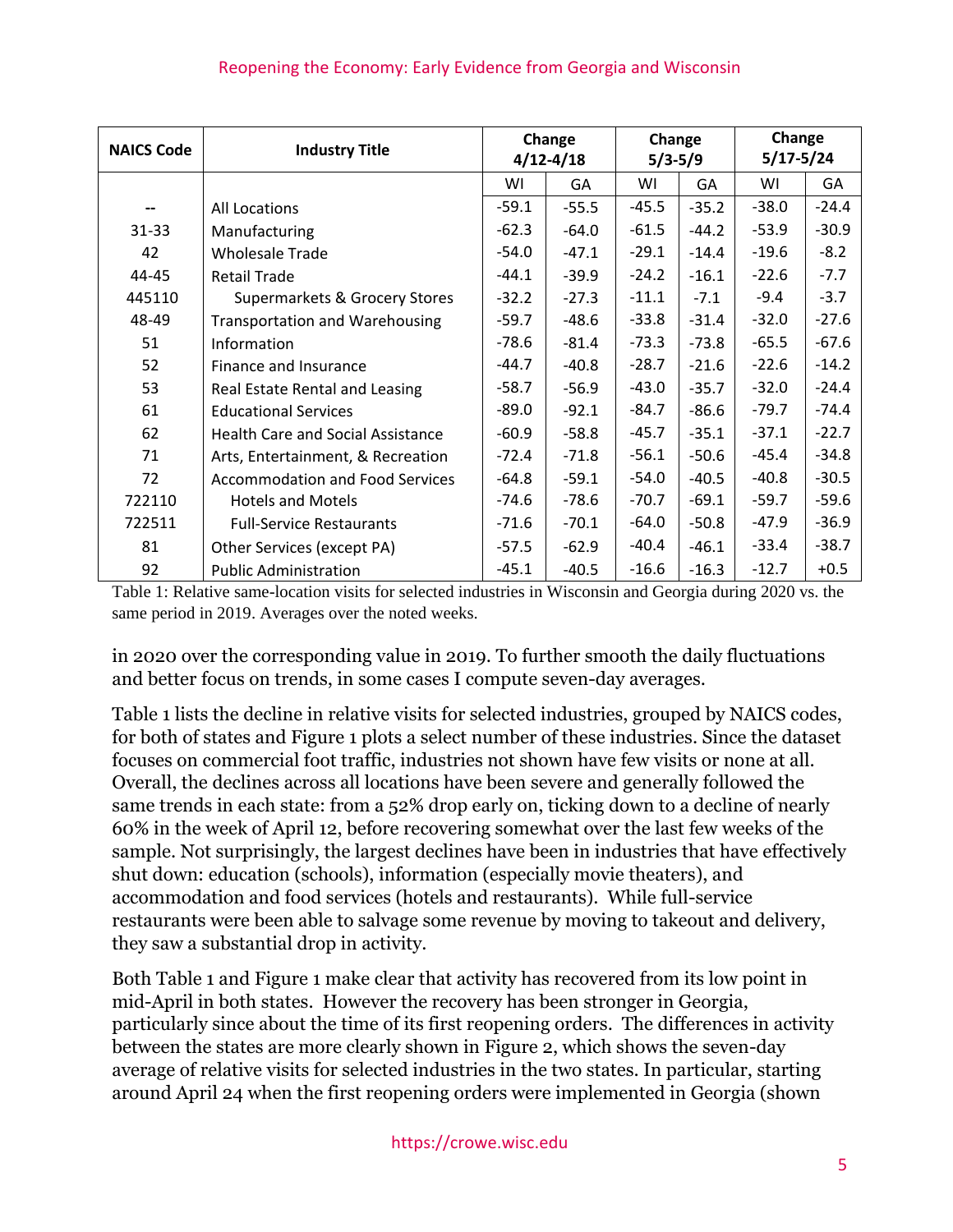#### Reopening the Economy: Early Evidence from Georgia and Wisconsin



Figure 2: Relative same-location visits for all locations and select industries in Wisconsin and Georgia during 2020 vs. the same period in 2019.

with a vertical black line), a gap opened between the states and has grown over time. By May 9, total activity in Wisconsin was down roughly 45%, but 35% in Georgia. That is, while activity rebounded by about 15 percentage points in Wisconsin, it grew an additional 10 percentage points in Georgia. The gap continued to increase slightly over the following week, which also saw the invalidation of the Wisconsin stay-at-home order (shown with a vertical red line). During the last week, Wisconsin saw a relative surge in overall activity as more businesses reopened, which closed some of the gap.

As discussed above, the relative gains in Georgia have been slightly stronger in some of the industries that have been most affected by the pandemic. The accommodations and food sector has been the most affected, and saw the largest job loss of 47% in the April national jobs report, and a 56% loss of jobs in Wisconsin. Activity in this sector is still down roughly 30% in Georgia, and down 41% in Wisconsin, with both seeing sharp improvements since reopening. Retail has seen less difference, as both states experienced gains in recent weeks, and Wisconsin had also lightened some restrictions. The health sector has also seen a relative gain in Georgia, as hospitals opened up earlier for non-COVID services.

While Figure 1 focused on broader 2-digit NAICS industries, Figure 2 focuses on narrower 5-digit industries which were particular targeted by the reopening orders. Some of these have seen somewhat larger gains than the state as a whole. Full-service restaurants reopened for dining in Georgia on April 27, while they had been relegated to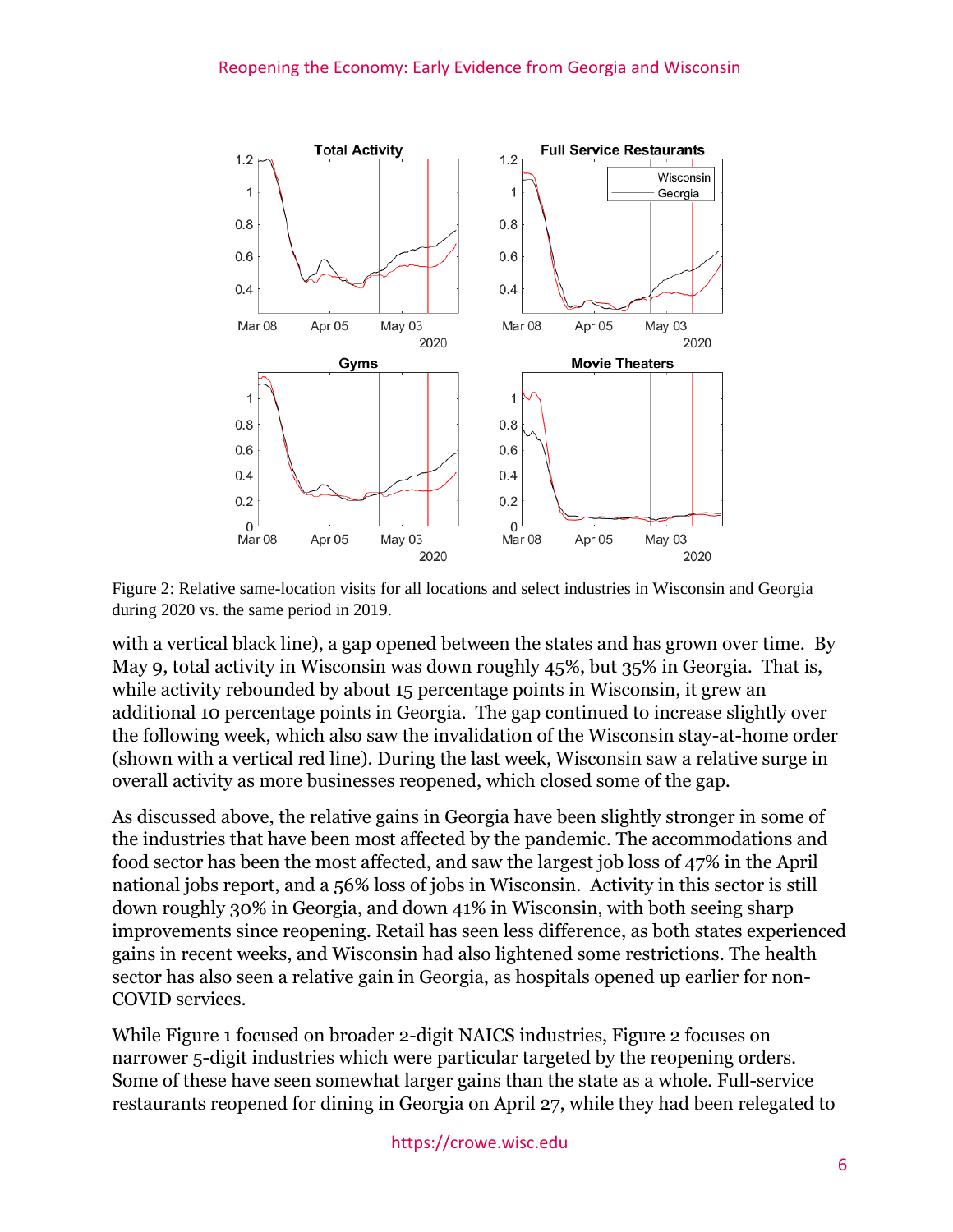

Figure 3: Same-location visits for bars and full service restaurants in Wisconsin over the last several weeks (relative to April 26, 2020).

take-out and delivery in Wisconsin until May 13. Full service restaurants have also seen a 15 percentage point relative gain in Georgia during the first three weeks. Gyms in Georgia were allowed to reopen on April 24 (shown in the left column), while they had generally remained closed in Wisconsin. They also saw a 15 percentage point relative gain during that time. Both gyms and especially full service restaurants have seen strong gains in Wisconsin since the Supreme Court decision on May 13. Movie theaters, which were allowed to reopen, have not generally chosen to do so in either state, and thus have seen little or no improvement.

## Recent Changes in Wisconsin

Following the Wisconsin Supreme Court case invalidating the stay-at-home order, there were numerous news stories of people rushing to bars in the state. Figure 3 shows that there was indeed a large relative increase in activity on the initial weekend following the order, with foot traffic at bars up 60% and restaurants up 30% from the previous weekend. These increases continued over the following week leading into Memorial Day weekend, with foot traffic on May 22 up 75% in bars and 64% in full service restaurants over May 8. However this was an increase from a very low level. Figure 4 shows that although these sectors have seen sharp recovery in recent weeks, activity still remained at least 40% below levels of a year earlier. Nonetheless, this is strong growth considering activity had been down 70-75% throughout April.